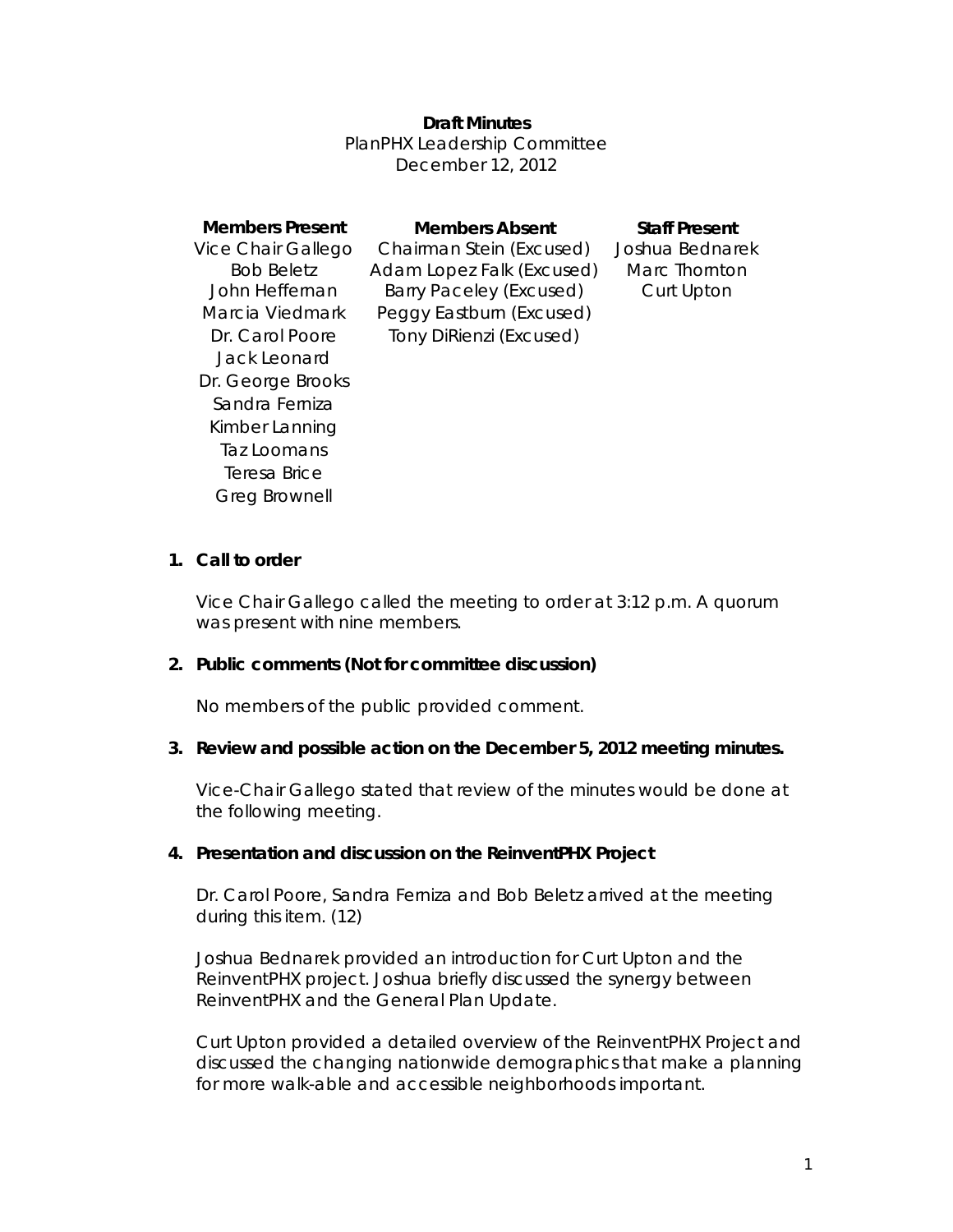Committee members had several questions and comments for Curt. A summary of their questions and comments is as follows:

- The difference between the cost of living in a suburban home versus a home in a transit oriented development (TOD) neighborhood
- The timing of the district plan adoptions
- The process that will be used to rezone the properties within the transit district
- The efforts made to attract private investment
- The market for TOD development
- The application of the project citywide
- **How will ReinventPHX be integrated into the General Plan**
- The city's efforts to control land costs
- Request to get info on stakeholder meetings for ReinventPHX

Curt responded to the questions and comments as follows:

- Curt provided statistics regarding the cost associated with owning an automobile and traveling for basic services like food. He also discussed how all these are taken into account when comparing the two lifestyles.
- Curt responded that the first two plans (Gateway, Eastlake / Garfield) would be done in 2013 and the other three plans (Midtown, Uptown and Solano) would be done in 2014.
- **Curt said each property owner will be approached to discuss the** merits of rezoning their property to the new transit district designation. Such things as ease of parking requirements and other zoning flexibility will be used as incentives.
- Curt highlighted the efforts to connect with the development community and stated that the Urban Land Institute is one of the project's partners.
- **Curt discussed some of the challenges for the TOD market which** include a regulatory structure that prefers suburban single-family neighborhoods.
- **Josh and Curt discussed how moving towards more of a placed based** zoning code would be one of the elements that could be applied citywide.
- Curt discussed the upcoming General Plan Amendment for the TOD Place Types that will be incorporated into the General Plan.
- **Curt stated that land banking could be one strategy the city may** employ to mitigate the impact of land costs on facilitating TOD projects.
- Curt said he would coordinate with Josh to inform the committee of upcoming ReinventPHX meetings.

## **5. Presentation and discussion on high capacity transit planning**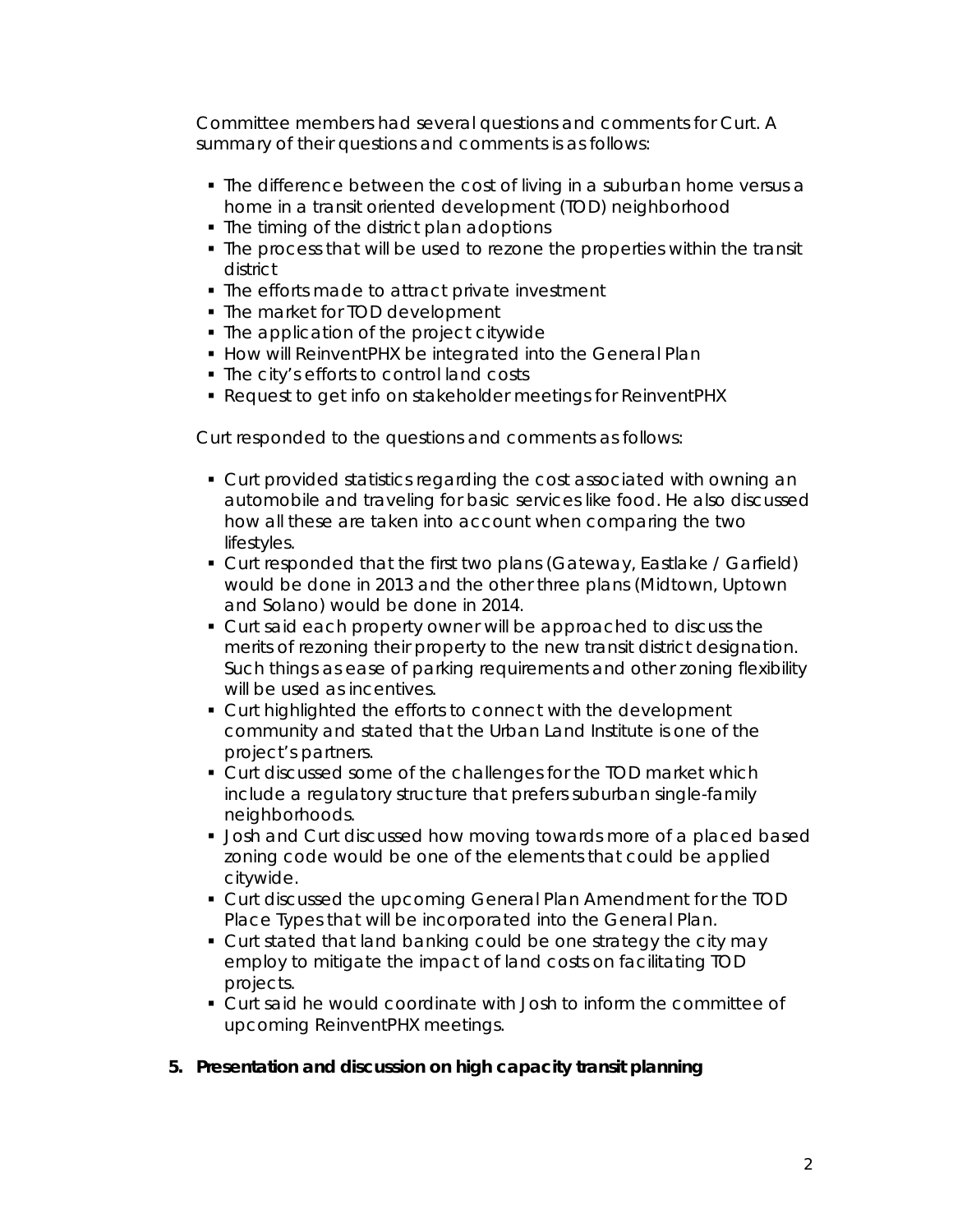Josh referred back to the PlanPHX feedback presentation where one of the biggest themes from residents was a desire to expand light rail and mass transit service. With that in mind, Albert Santana was invited to discuss the current plans for light rail expansion.

Albert provided an overview of METRO and the City of Phoenix's long range plans for light rail. Albert discussed the plans for extensions in the northwest, west, northeast and south portions of the city.

Committee members had the following comments and questions for Albert.

- Why are no bike lanes planned for 19<sup>th</sup> Ave as part of the northwest extension?
- Has any outreach been done to the businesses along the existing light rail line to discuss lessons learned for businesses along future extensions?
- If is ridership on the light rail fairly steady throughout the year?
- What's the difference between light rail and street car?

Albert responded to the committee's questions and comments as follows:

- Albert stated, that while no bike lanes are planned for 19th Avenue, staff will work to ensure that they are incorporated in future extensions.
- Albert said they have learned a lot from the businesses along the existing light-rail system and have developed a business assistance toolkit that can be used by businesses along future extensions.
- Albert explained that ridership sees sharp increases while ASU is in session.
- Albert highlighted the differences between light rail and street car. The light rail trains are larger and can carry more passengers but are more expensive than street cars vehicles.

Vice Chair Gallego discussed some of the challenges facing light rail on south Central Avenue.

Dr. Brooks discussed the San Diego light rail system and Teresa Brice noted the development of a "regional" mindset by our leaders when discussing these projects.

Committee members asked for a copy of Curt and Albert's presentation.

## **6. Presentation and discussion on PlanPHX feedback and next steps.**

Josh addressed this item in the beginning of the meeting and mentioned that he would be outreaching to committee members to discuss targeted constituent outreach.